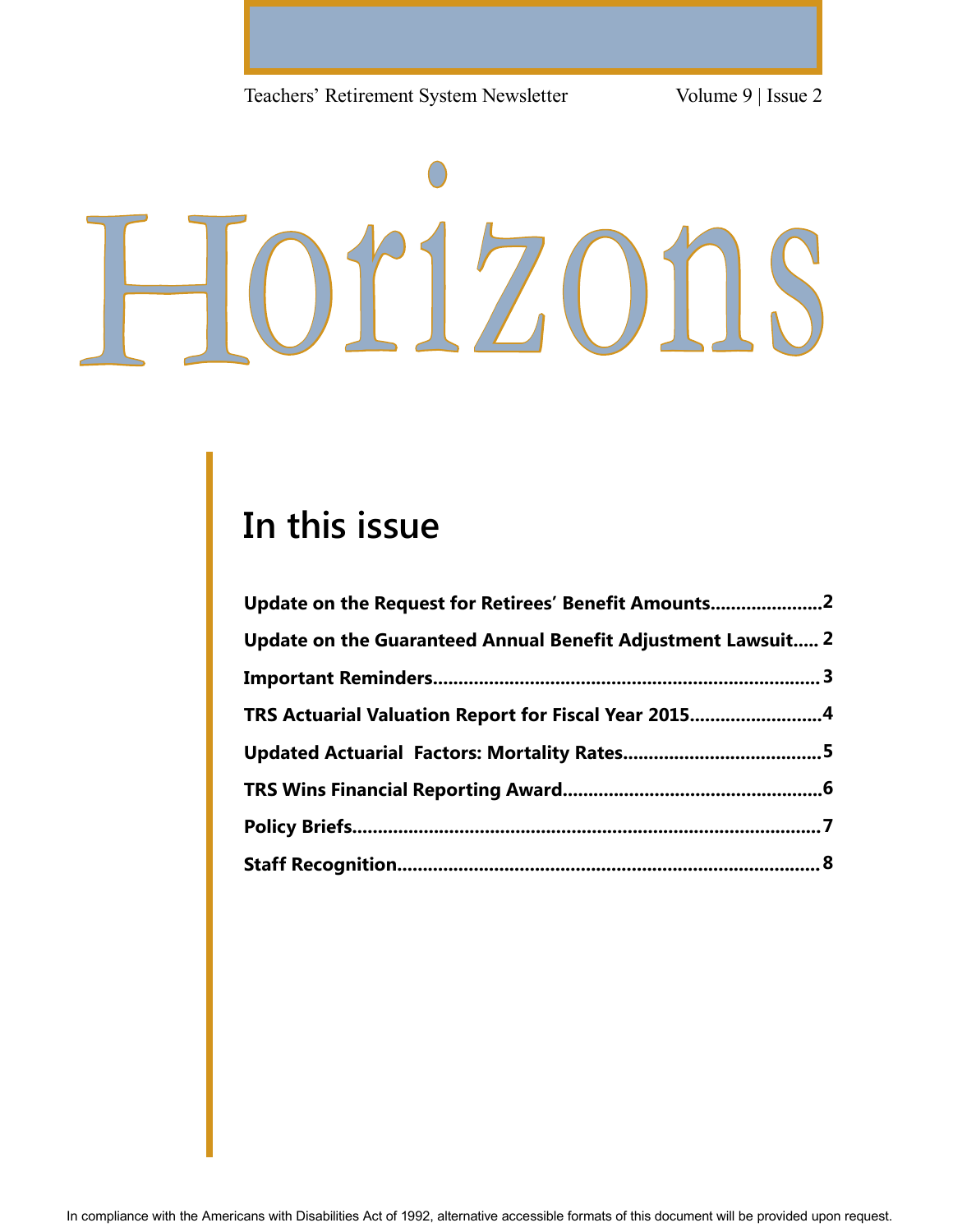## <span id="page-1-0"></span>**UPDATE: Request for Retirees' Monthly Benefit Amounts**

*Board votes unanimously to deny request*

On October 1, 2015, the Teachers' Retirement System (TRS) Board voted unanimously to deny a request for information made by a third party, which included the

name of and the monthly benefit amount paid to each TRS retiree. The Board provided notice of the request for retirement information to each active and retired TRS member and the overwhelming response to this evidenced an expectation of privacy (295 out of 320 respondents asserted an expectation of privacy). The Board instructed TRS staff that such information may not be released by the retirement system without a final judicial determination that the merits of public disclosure exceed the individual privacy interests of TRS members. Note, in order to proceed with a judicial review, the requesting party will need to file a complaint in Montana district court. At this time, it is unclear whether the party that requested retiree names and their benefit amounts will file a complaint to initiate a judicial determination of this matter. TRS will post updates as necessary on our website.

#### **UPDATE: Guaranteed Annual Benefit Adjustment Lawsuit**

*Attorney General enters into settlement agreement, will not appeal decision to the Supreme Court*

In August, the Attorney General's (AG) Office, on behalf of the State and TRS, entered into a settlement agreement that upholds Judge Menahan's decision in Byrne v. State of Montana. The agreement includes a stipulation

that the AG's office will not appeal the decision to the Supreme Court and the plaintiffs have waived any claim for attorney fees. This means that eligible Tier One members of TRS (hired prior to July 1, 2013) will continue to receive a 1.50% Guaranteed Annual Benefit Adjustment on January 1 of each year. Eligible Tier Two members of TRS (hired on or after July 1, 2013) will receive a variable GABA ranging from a minimum of 0.50% to a maximum of

**There is a 36-month waiting period for newly retired members; adjustments will be applied on January 1st following the 36-month waiting period.**

1.50% on January 1 of each year depending on the funded status of the plan.

# **REMINDER: Death of or Divorce From Your Joint Annuitant**

#### *Notify TRS immediately*

If you are retired and elected a joint and survivor benefit, you need to contact TRS immediately if your joint annuitant (your one beneficiary) dies, or if you are

divorced from your joint annuitant. You may be eligible to make a new benefit election and designate a new joint annuitant, but must do so within 18 months from the date of death or divorce.

#### **EXECUTIVE STAFF**

*Executive Director* **Shawn Graham**

*Deputy Executive Director* **Tammy Rau**

*Chief Legal Counsel* **Denise Pizzini**

*Communication Specialist* **Karin Janssen**

*Executive Secretary* **Cathy Page**

*Administrative Assistant* **Erin Montgomery**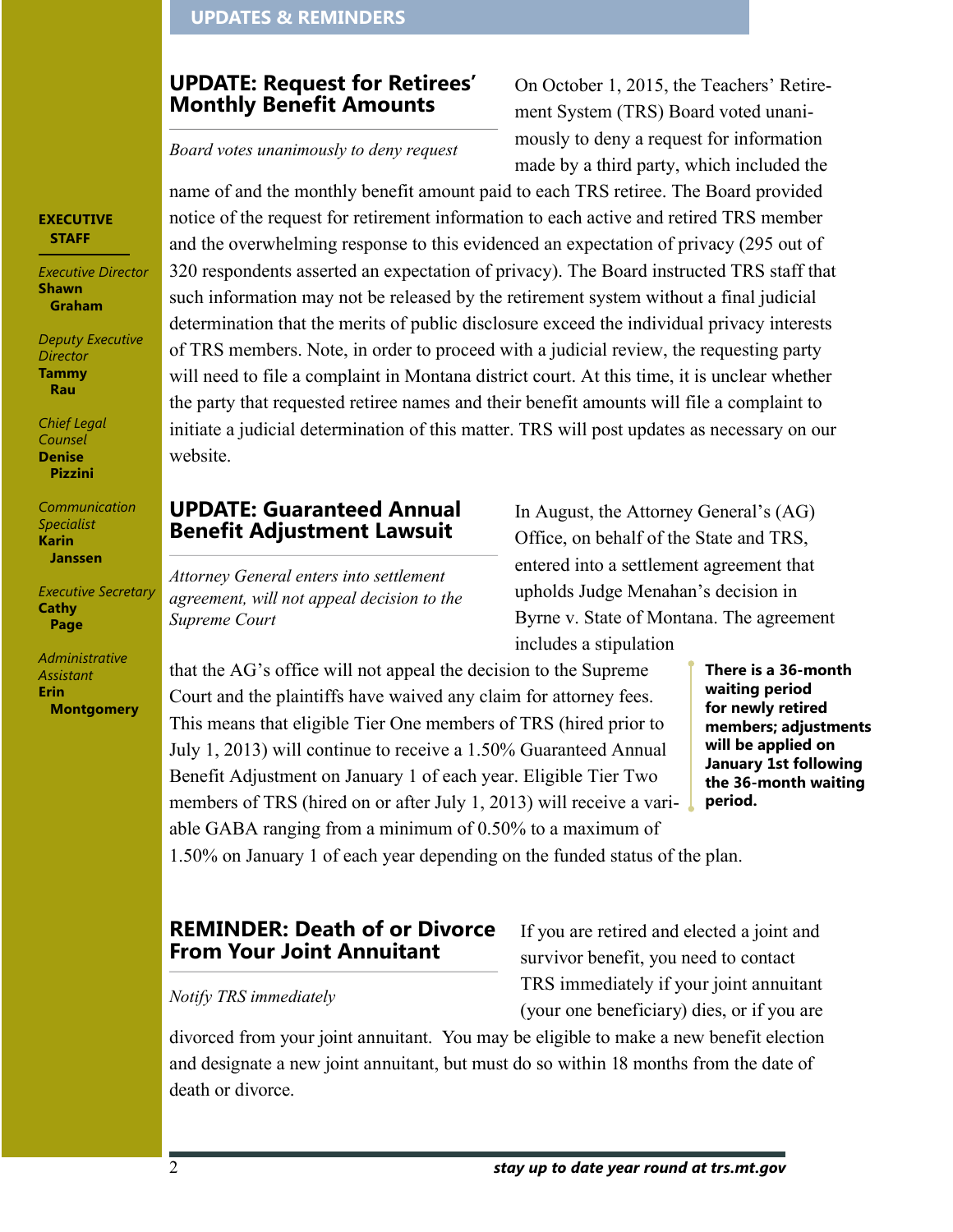#### <span id="page-2-0"></span>**New Beneficiary Designation Forms Available**

TRS has revised forms 123, Beneficiary Designation for Active Members, and 123A, Attachment to Beneficiary Designation for Active

**Effective January 1, 2016, beneficiary designations submitted to TRS must be on the new form.**

*Forms 123 and 123A have been revised*

Members. If you currently have a beneficiary designation on file with TRS, you are not required to submit a new Form 123 to TRS. However, if you want to change your beneficiary designations with TRS, you should do so by using the new Form 123. You can find the new Form 123 and Form 123A at [trs.mt.gov/](trs.mt.gov/trsinfo/forms)trs-info/forms, or you can request a form by calling TRS at (406) 444-3134 or (866) 600-4045.

#### **REMINDER: You must report post-** If an eligible retired member takes on **position to TRS on an annual basis** System (TRS) or Public Employees' **retirement employment in a TRS- or PERS-reportable**

*You and your employer must report postretirement employment annually*

employment in a Teachers' Retirement Retirement System (PERS) reportable position, both the member and the employer must timely notify TRS of the

post-retirement employment on an annual basis by completing and submitting Form 146, Employer and Employee Notice of Post-retirement Employment, and all required supporting documentation. Note, it does not matter if you were only employed for only one hour, if you were employed for that year, you must notify TRS. You can download a copy of Form 146 on our Forms page at [trs.mt.gov/trsinfo/forms.](trs.mt.gov/trsinfo/forms)

**It is not true that people stop pursuing dreams because they grow old. They grow old because they stop pursuing dreams. –gabriel garcía márquez**

| 모 |                                                             |  |
|---|-------------------------------------------------------------|--|
|   | You can now view TRS Board meeting videos on our website at |  |
|   | trs.mt.gov/trs-info/boardminutes                            |  |
| ᇚ |                                                             |  |

| <b>MEMBER</b>           | <b>SEAT</b>                     | <b>TERM EXPIRES</b> |  |  |
|-------------------------|---------------------------------|---------------------|--|--|
| <b>Janice Muller</b>    | <b>Active Member, Hamilton</b>  | July 1, 2016        |  |  |
| Marilyn Ryan            | Retired Member, Missoula        | July 1, 2016        |  |  |
| Kari Peiffer, Chair     | <b>Active Member, Kalispell</b> | July 1, 2017        |  |  |
| Scott Dubbs, Vice Chair | Active Member, Lewistown        | July 1, 2018        |  |  |
| <b>Daniel Trost</b>     | Public Member, Helena           | July 1, 2019        |  |  |
| Pending Appointment     | Public Member, Helena           | July 1, 2020        |  |  |

# **Current TRS Board Members**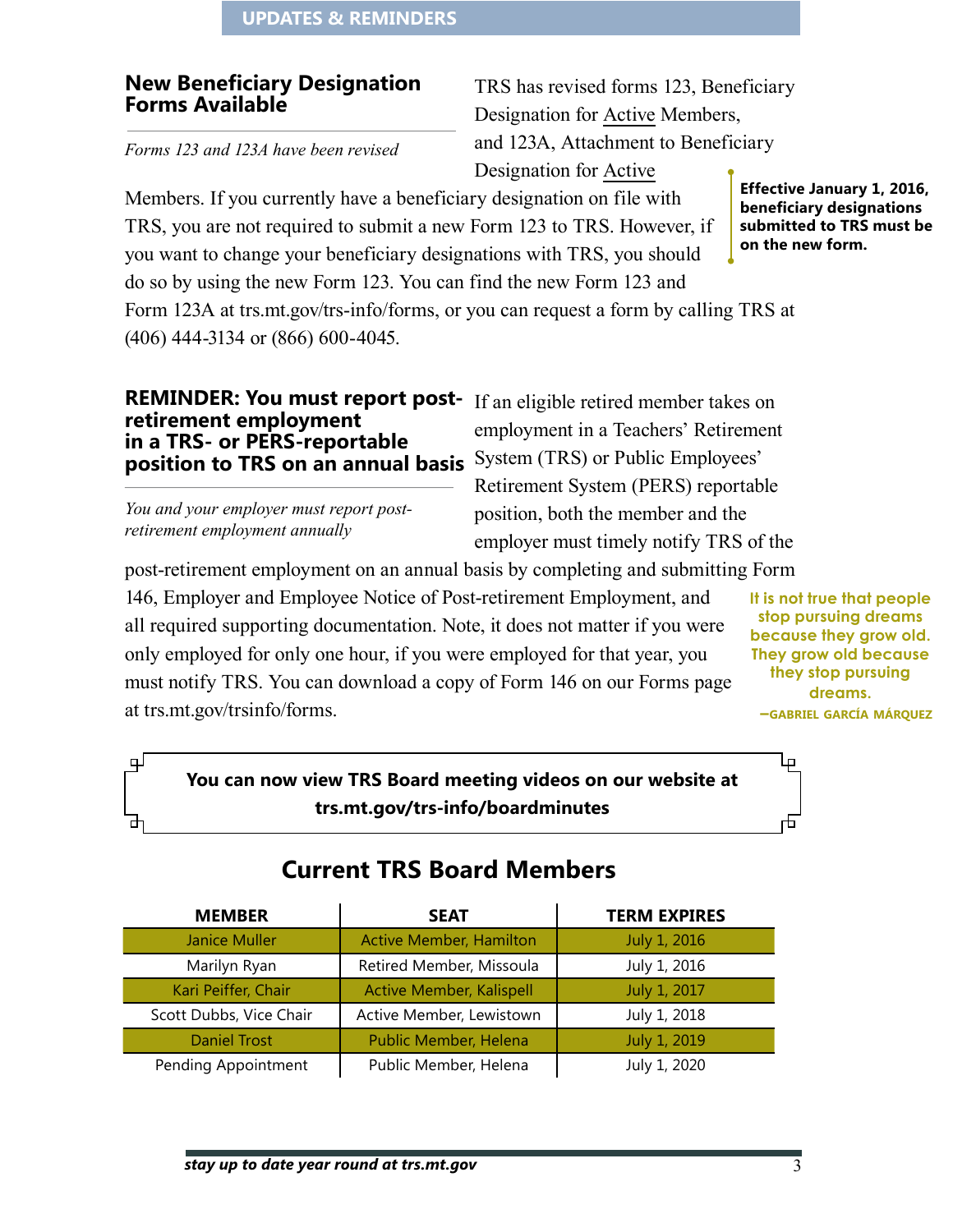#### **REPORTS**

#### <span id="page-3-0"></span>**ACCOUNTING STAFF**

*Fiscal Manager* **Nolan Brilz**

*Accountants* **Joyce Love Kim Lloyd**

> Save a tree. Sign up for TRS Horizons electronic newsletter. Go to<trs.mt.gov> and click on the Mail Chimp icon.

## MailChimp

**TRS Actuarial Valuation Report:** The Montana Constitution requires **June 30, 2015**

*Actuaries from Cavanaugh Macdonald presented their annual reported to the Teachers' Retirement System Governing Board on Thursday, October 1, 2015*

the public pension systems to be funded on an actuarially sound basis. The purpose of an actuarial valuation is to provide a summary of the funded status of the

retirement system. In many respects, an actuarial valuation can be regarded

as an inventory process. The inventory is taken as of the actuarial valuation date, which for this valuation is July 1, 2015. On that date, the assets available for the payment of benefits are appraised. These assets are compared with the actuarial liabilities. The actuarial process thus leads to a method of determining what contributions by members and

**In many respects, an actuarial valuation can be regarded as an inventory process.**

their employers are needed to strike a balance. The funded status of the plan increased from 65.45% to 67.46% based on the 2015 valuation report.

The graph in table 1 illustrates the increase in the market value and the actuarial value of the System's assets over the past ten years. The July 1, 2015 market value of assets is \$98.5 million more than the actuarial value of assets. The actuarial value of assets is calculated by smoothing of investment gains and losses over a four year period which helps reduce the year to year volatility of market returns. Based on the 2015 valuation, the TRS pension fund will be fully amortized within 26 years, a decrease from 28 years reported in the 2014 valuation report. If the market value of assets was used, the amortization period would be 23 years, and the Funded Ratio would be 69.30%.

Table 1.—*Increase in market value and the actuarial value of the System's assets, 2005-2015*



In summary, the funded status and amortization period of TRS are on solid ground and continue to improve each year as a result of additional funding and pension reform passed during the 2013 Legislative Session.

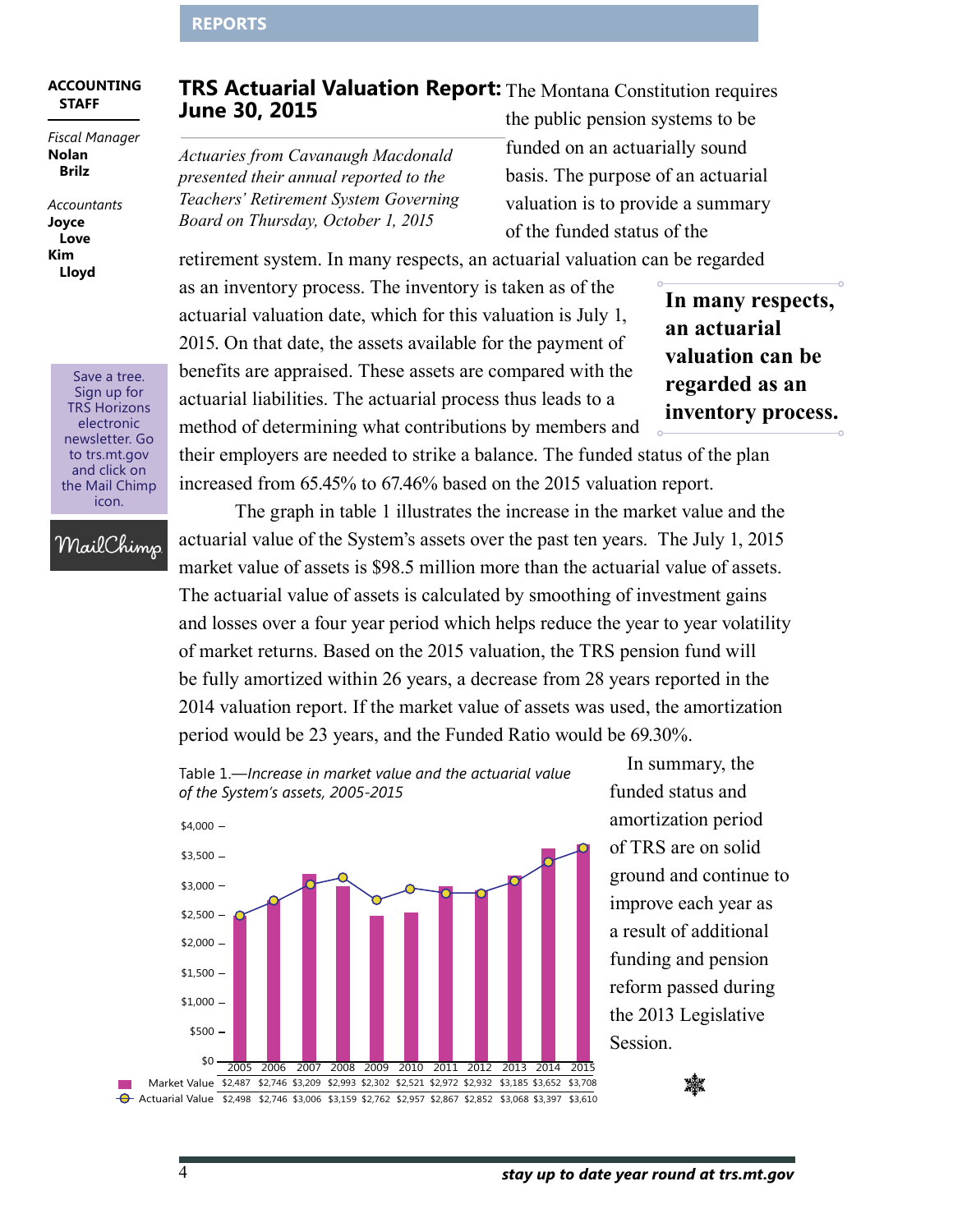# <span id="page-4-0"></span>**Updated Actuarial Factors**

*Based on a 2013 Experience Study conducted by our actuary, Cavanaugh Macdonald Consulting, the Teachers' Retirement Board adopted changes to the actuarial factors used in the calculation of benefits. These updated factors will be in effect for anyone retiring on or after August 1, 2016*

The purpose of an experience study is to assess the reasonability of the actuarial assumptions for TRS. The 2015 actuarial valuation report provided comparisons between the actual and expected investment returns, actual and expected cases of separation from active

service, actual and expected number of deaths, and actual and expected salary increases. The experience study covered the five-year period from July 1, 2008 to July 1, 2013, and included all active full-time members, retired members, and beneficiaries of deceased members. From the comparisons, the actuaries recommended changes for non-disabled retired member and disabled retired member mortality rates to ensure consistency is maintained between mortality assumptions and actual experience.

The 2013 experience study findings indicate two important

#### **Download the report at trs.mt.gov/trs-info/ newsannualreports**

demographic trends in post-retirement mortality rates: overall, there have been slightly fewer retired member deaths over the five-year study period and there have been more disabled retired member deaths than expected over the five-year study period. *Retiree and beneficiary mortality.* The actual/expected ratios under

the proposed assumptions are 117% compared to 99% for males and 111% compared to 97% for females. The recommended table (table 2) provides sufficient margin for mortality improvement in the future.

|              |          | <b>Males</b> |                    | <b>Females</b> |          |                    |  |
|--------------|----------|--------------|--------------------|----------------|----------|--------------------|--|
| Age Group    | Actual   | Proposed     | Ratio              | Actual         | Proposed | Ratio              |  |
|              |          |              | Actual/Experienced |                |          | Actual/Experienced |  |
| Under 50     | 1        | 0.28         | 3.57               | 1              | 0.27     | 3.70               |  |
| $50 - 54$    | $\theta$ | 1.48         | 0.00               | 3              | 1.80     | 1.67               |  |
| $55 - 59$    | 10       | 10.62        | 0.94               | 6              | 10.14    | 0.59               |  |
| $60 - 64$    | 22       | 32.41        | 0.68               | 35             | 38.55    | 0.91               |  |
| 65-69        | 57       | 56.56        | 1.01               | 40             | 62.70    | 0.64               |  |
| $70 - 74$    | 64       | 69.76        | 0.92               | 58             | 69.68    | 0.83               |  |
| 75-79        | 95       | 86.97        | 1.09               | 75             | 86.69    | 0.87               |  |
| 80-84        | 115      | 90.31        | 1.27               | 111            | 108.36   | 1.02               |  |
| 85-89        | 132      | 87.43        | 1.51               | 192            | 139.35   | 1.38               |  |
| $90 - 94$    | 71       | 54.87        | 1.29               | 208            | 154.89   | 1.34               |  |
| 95-99        | 35       | 20.98        | 1.67               | 115            | 95.32    | 1.21               |  |
| 100 & Over   | 6        | 7.90         | 0.76               | 31             | 22.44    | 1.38               |  |
| <b>TOTAL</b> | 608      | 519.57       | 1.17               | 875            | 790.19   | 1.11               |  |

Table 2.—*Post-retirement mortality experience, actual and proposed*





1500 E. Sixth Ave. Helena, MT (406) 444-3134 (866) 600-4045

**FALL/WINTER 2015 Volume 9, Issue 2**

**Horizons is published biannually by TRS**

**INFORMATION TECHNOLOGY**

 **Montgomery**

*IT Manager* **Rick Bush**

*IT Staff* **Rex Merrick Jeanie Schmidt Erin**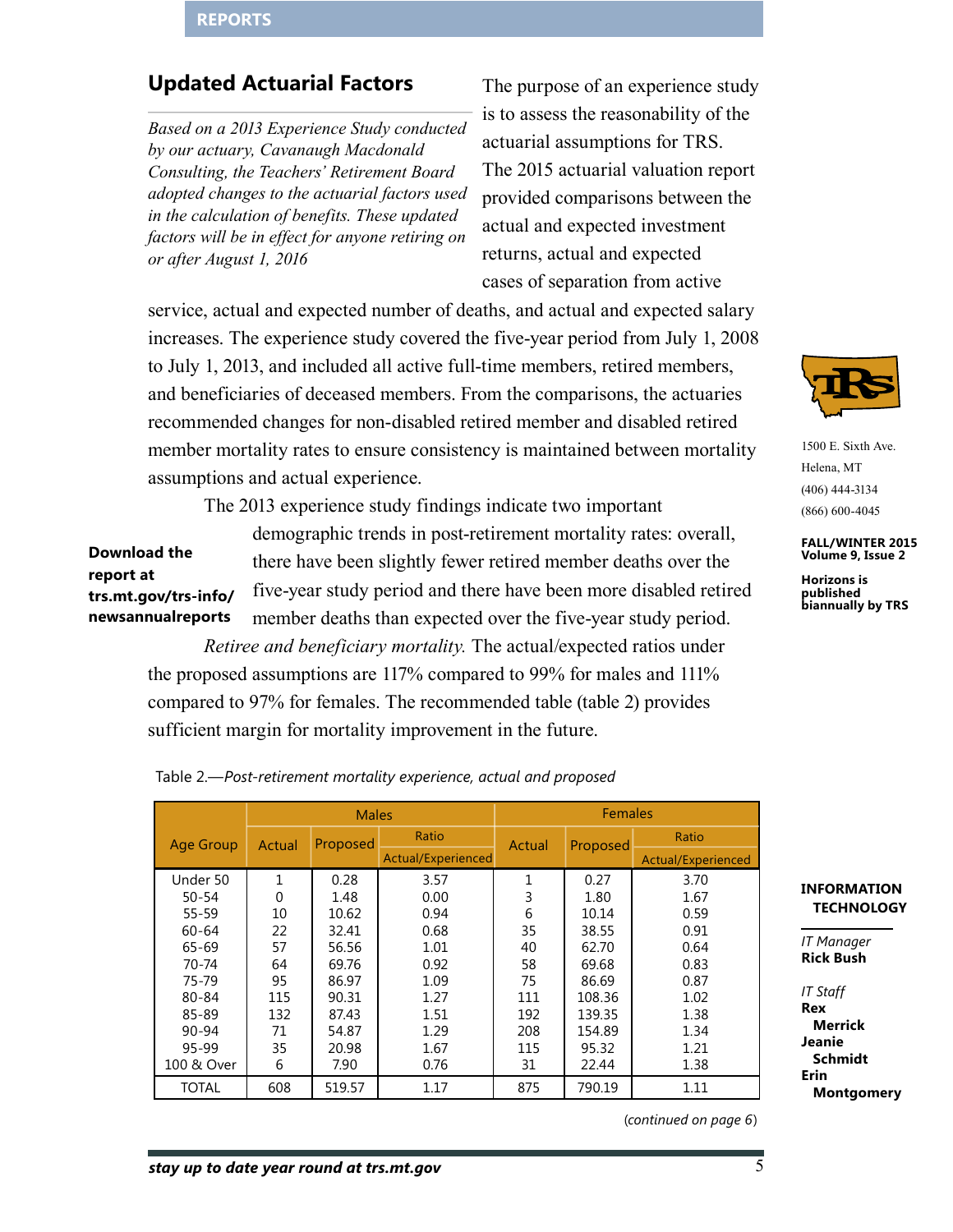#### **REPORTS**

#### <span id="page-5-0"></span>(*continued from page 5*)

*Disabled post-retirement mortality.* The analysis of the actual disabled mortality over the five-year experience study period yields actual/expected ratio of 119% and 108% respectively for disabled male and female retirees. Table 3 shows the actual/expected ratios by age groups and in total.

| <b>ACTIVE</b><br><b>MEMBER</b> |              | <b>Males</b> |          |                 | <b>Females</b> |                 |                 |  |
|--------------------------------|--------------|--------------|----------|-----------------|----------------|-----------------|-----------------|--|
| <b>STAFF</b>                   | Age Group    | Actual       | Expected | Ratio           | Actual         | <b>Expected</b> | Ratio           |  |
|                                |              |              |          | Actual/Expected |                |                 | Actual/Expected |  |
| Staff                          | Under 25     | $\mathbf 0$  | 0.00     | 0.00            | 0              | 0.00            | 0.00            |  |
| Johnelle                       | $25 - 29$    | 0            | 0.00     | 0.00            | 0              | 0.00            | 0.00            |  |
| <b>Sedlock</b>                 | $30 - 34$    | 0            | 0.00     | 0.00            | 0              | 0.00            | 0.00            |  |
| <b>Brynn</b>                   | $35 - 39$    | 0            | 0.04     | 0.00            | 0              | 0.02            | 0.00            |  |
| <b>Dennehy</b>                 | 40-44        | 0            | 0.04     | 0.00            |                | 0.09            | 11.11           |  |
| <b>Kristin</b>                 | 45-49        | 0            | 0.24     | 0.00            | 0              | 0.35            | 0.00            |  |
| <b>Williams</b>                | $50 - 54$    | 0            | 0.29     | 0.00            | 3              | 0.80            | 3.75            |  |
| <b>Marjorie</b>                | $55 - 59$    | 2            | 1.22     | 1.64            | 5              | 2.36            | 2.12            |  |
| O'Rourke                       | $60 - 64$    | 2            | 2.24     | 0.89            | 2              | 4.75            | 0.42            |  |
|                                | $65 - 69$    | 4            | 2.40     | 1.67            | 3              | 4.16            | 0.72            |  |
| Sandra                         | 70-74        | 4            | 1.95     | 2.05            | 0              | 4.35            | 0.00            |  |
| <b>Donahue</b>                 | 75-79        | 3            | 2.79     | 1.08            | 4              | 2.80            | 1.43            |  |
|                                | 80-84        | 1            | 2.79     | 0.36            | 8              | 4.60            | 1.74            |  |
|                                | 85-89        | 2            | 1.72     | 1.16            | 2              | 2.37            | 0.84            |  |
|                                | 90-94        | 3            | 1.95     | 1.54            | 4              | 3.00            | 1.33            |  |
|                                | 95-99        | 0            | 0.00     | 0.00            | 0              | 0.00            | 0.00            |  |
|                                | 100 & Over   | $\mathbf 0$  | 0.00     | 0.00            | 0              | 0.00            | 0.00            |  |
|                                | <b>TOTAL</b> | 21           | 17.67    | 1.19            | 32             | 29.65           | 1.08            |  |

Table 3.—*Disabled post-retirement mortality experience under current assumptions*

The actuaries found that the current table (table 3) still provides sufficient margin; however, they recommended projected rates be set forward one year for males and five years for females to maintain consistency between the healthy mortality assumption and the disabled mortality assumption.  $\ast$ 

#### **TRS Wins CAFR Program Award**

*TRS wins award for the seventh year in a row!*

TRS has once again been awarded the Certificate of Achievement for Excellence in Financial Reporting

Program (CAFR Program). The Government Finance Officers Association (GFOA) established the CAFR Program in 1945 to encourage and assist state and local

governments to go above and beyond the minimum requirements of generally accepted accounting principles to prepare comprehensive annual financial reports that "evidence the spirit of transparency and full disclosure."

The goal of the program is not to evaluate the financial health of participating government entities, but to ensure the participating entities publish financial reporting documents that are clear and understandable to their constituents so that their constituents can make their own determinations regarding the entity's financial health.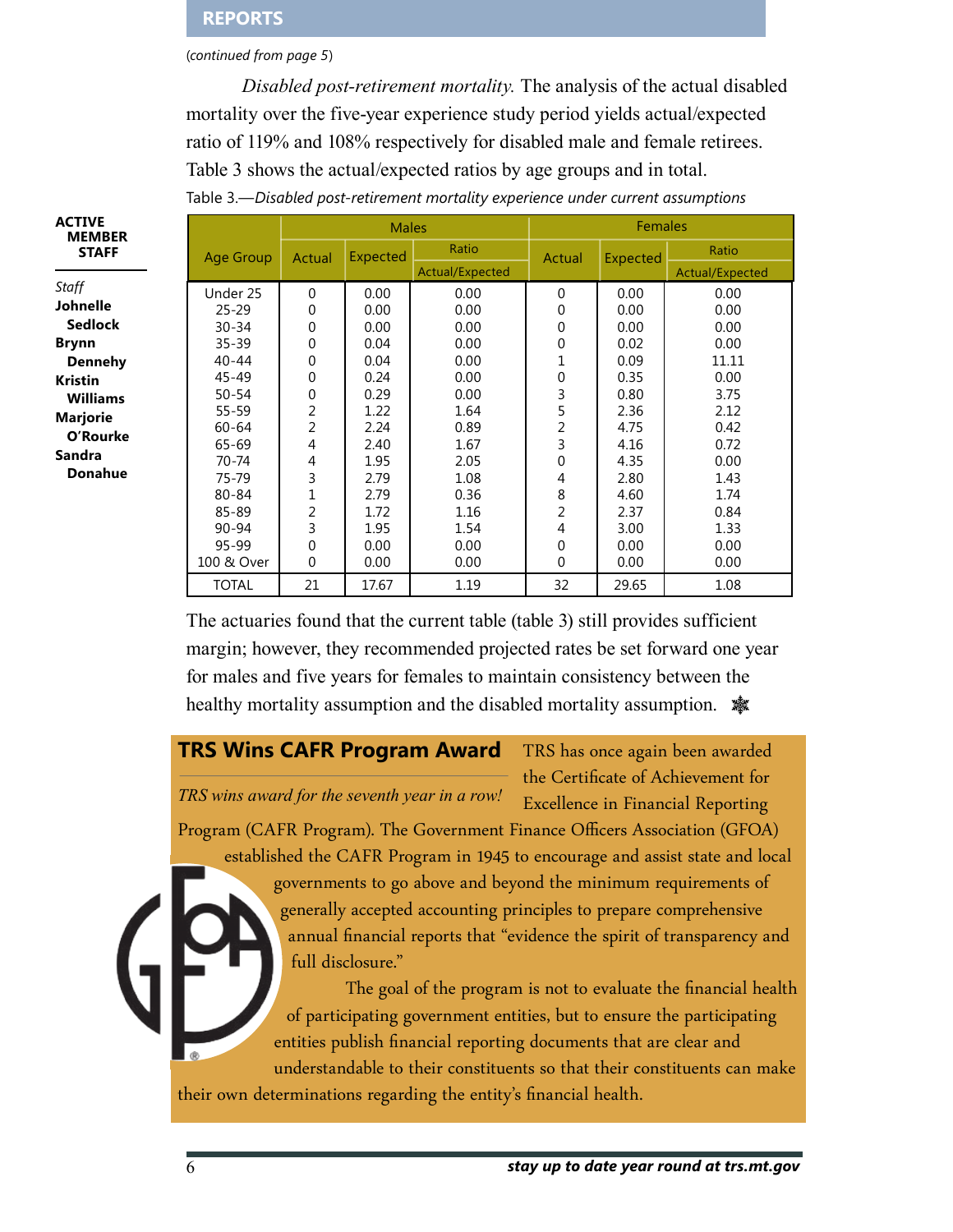#### **POLICY BREIFS**

#### <span id="page-6-0"></span>**Post-retirement Employment and** If your compensation in post-retirement **the Second Benefit Provision**

#### *Earnings can trigger a suspension of benefits*

employment exceeds your earnings limitation, your benefits will be suspended, and you will be returned to active mem-

ber status. Upon termination of employment in all TRS-reportable positions, you will resume receiving your suspended benefit in accordance with the retirement benefit allowance and joint annuitant you previously selected. If, after reinstatement to active member status, you earn at least three full years of creditable service, you will also receive an additional (second) benefit amount based upon the new creditable service and compensation earned during the period of reinstatement. The second benefit amount will be added to the reinstated benefit amount and paid in accordance with the retirement benefit allowance and joint annuitant you previously elected. If you earn less than three full years of creditable service, you will not qualify for the second benefit. Instead, you will receive a refund of your employee contributions plus interest.

The rules guiding post-retirement employment (including determining when you are eligible for post-retirement employment) and the second benefit provision are complex. For more information, go to [trs. mt.gov](trs.mt.gov) and refer to the Active Member Handbook, the Benefit Recipient Handbook, or the Termination and Post-retirement Employment Q&A Fact Sheet—or call TRS at (406) 444-3134 or (866) 600-4045.

### **Updated Benefit Recipient Handbook Coming in December!**

### **Keep Your Address Current**

*It is imperative that you keep your mailing address current with TRS to ensure timely notification of TRS updates and tax documents*

Legally, much of TRS's correspondence to its members and benefit recipients must go through the U.S. Postal Service. Additionally, due to the confidential

nature of TRS correspondence, the U.S. Postal Service is not allowed to forward any mail sent from TRS. As such, it is incredibly important that you as members or benefit recipients keep your addresses up-to-date at all times. Anytime you change locations, you must provide TRS with your current mailing address so that we can get important account information to you. If you are an active member and have an online TRS account, you can easily update your address via our website. Additionally, any member or beneficiary can download and print a copy of From 116, Change of Mailing Address from the Forms page at [trs.mt.gov/trsinfo/forms.](trs.mt.gov/trs-info/forms) If you are an active member and do not have a TRS online account, visit [trs.mt.gov/phs-person/member t](trs.mt.gov/phs-person/member)o set one up. If you need technical assistance, please call us at (406) 444-3134 or (866) 600-4045.

#### **RETIRED MEMBER STAFF**

*Manager* **Karla Sharf**

*Staff* **Natalie Chamberlain Chris Fish**